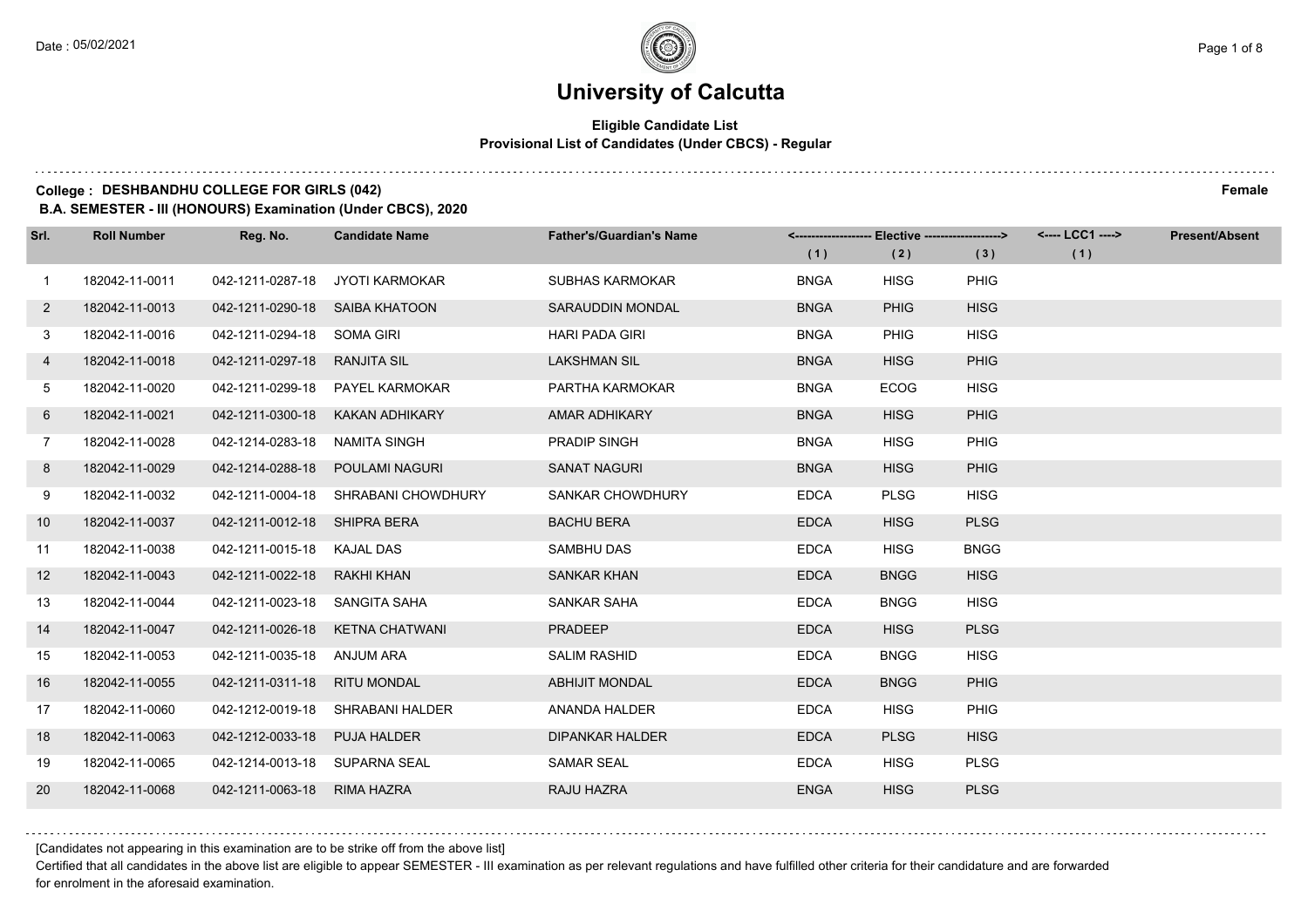#### **Eligible Candidate List Provisional List of Candidates (Under CBCS) - Regular**

### **College : DESHBANDHU COLLEGE FOR GIRLS (042) Female**

**B.A. SEMESTER - III (HONOURS) Examination (Under CBCS), 2020**

| Srl. | <b>Roll Number</b> | Reg. No.                       | <b>Candidate Name</b>              | <b>Father's/Guardian's Name</b> |             | <-------------------- Elective ------------------> |             | <---- LCC1 ----> | <b>Present/Absent</b> |
|------|--------------------|--------------------------------|------------------------------------|---------------------------------|-------------|----------------------------------------------------|-------------|------------------|-----------------------|
|      |                    |                                |                                    |                                 | (1)         | (2)                                                | (3)         | (1)              |                       |
| 21   | 182042-11-0069     | 042-1211-0064-18               | GOPA DUTTA                         | <b>GOUTAM DUTTA</b>             | <b>ENGA</b> | <b>HISG</b>                                        | <b>BNGG</b> |                  |                       |
| 22   | 182042-11-0071     | 042-1211-0066-18               | <b>MAITRY SANFUI</b>               | <b>MADHAB CHANDRA SANFUL</b>    | <b>ENGA</b> | <b>BNGG</b>                                        | <b>HISG</b> |                  |                       |
| 23   | 182042-11-0072     |                                | 042-1211-0067-18 NASIMA KHATOON    | <b>MUJIBAR MALLICK</b>          | <b>ENGA</b> | <b>PLSG</b>                                        | <b>HISG</b> |                  |                       |
| 24   | 182042-11-0073     |                                | 042-1211-0068-18 NILANJANA NASKAR  | LATE BULAI NASKAR               | <b>ENGA</b> | <b>BNGG</b>                                        | <b>HISG</b> |                  |                       |
| 25   | 182042-11-0074     | 042-1211-0069-18               | <b>SUSMITA MALLICK</b>             | <b>KARAM LAL MALLICK</b>        | <b>ENGA</b> | <b>BNGG</b>                                        | <b>HISG</b> |                  |                       |
| 26   | 182042-11-0075     | 042-1211-0070-18               | RIDDHI MANDAL                      | <b>SWAPAN KUMAR MANDAL</b>      | <b>ENGA</b> | <b>HISG</b>                                        | <b>PLSG</b> |                  |                       |
| 27   | 182042-11-0077     |                                | 042-1211-0072-18 MADHURIMA BOSE    | <b>INDRANIL BOSE</b>            | <b>ENGA</b> | <b>HISG</b>                                        | <b>PLSG</b> |                  |                       |
| 28   | 182042-11-0082     |                                | 042-1211-0078-18 PRITYPARNA BEHURA | <b>DEBASIS BEHURA</b>           | <b>ENGA</b> | <b>HISG</b>                                        | <b>PLSG</b> |                  |                       |
| 29   | 182042-11-0084     | 042-1211-0080-18               | SRIJANI SAHA ROY                   | SWAPAN SAHA ROY                 | <b>ENGA</b> | <b>PLSG</b>                                        | <b>HISG</b> |                  |                       |
| 30   | 182042-11-0085     | 042-1211-0083-18 SAZIA SULTANA |                                    | ABDUL JABBER KHAN               | <b>ENGA</b> | <b>HISG</b>                                        | <b>PLSG</b> |                  |                       |
| 31   | 182042-11-0086     | 042-1211-0085-18 RUBINA KHATUN |                                    | KARIM ALI MOLLA                 | <b>ENGA</b> | <b>HISG</b>                                        | <b>BNGG</b> |                  |                       |
| 32   | 182042-11-0087     |                                | 042-1211-0086-18 SAMRAGGI GUHA     | SANJIB GUHA                     | <b>ENGA</b> | <b>PLSG</b>                                        | <b>HISG</b> |                  |                       |
| 33   | 182042-11-0088     | 042-1211-0087-18               | <b>PARNA MAL</b>                   | <b>BIMAL MAL</b>                | <b>ENGA</b> | <b>ENVG</b>                                        | <b>PLSG</b> |                  |                       |
| 34   | 182042-11-0090     |                                | 042-1212-0061-18 SATADIPTA MONDAL  | <b>BROJENDRA NATH MONDAL</b>    | <b>ENGA</b> | <b>BNGG</b>                                        | <b>HISG</b> |                  |                       |
| 35   | 182042-11-0091     | 042-1212-0062-18               | MADHUMANTI MONDAL                  | JITENDRA NATH MONDAL            | <b>ENGA</b> | <b>BNGG</b>                                        | <b>HISG</b> |                  |                       |
| 36   | 182042-11-0095     |                                | 042-1214-0330-18 ABHIDEEPTA PAL    | <b>ARNAB PAL</b>                | <b>ENGA</b> | <b>ENVG</b>                                        | <b>PLSG</b> |                  |                       |
| 37   | 182042-11-0097     | 042-1213-0058-18               | PRIYANKA BARUA                     | <b>DILIP BARUA</b>              | <b>GEOA</b> | <b>BNGG</b>                                        | <b>HISG</b> |                  |                       |
| 38   | 182042-11-0098     | 042-1211-0092-18               | NEHA CHAKRABORTY                   | <b>UDAYAN CHAKRABORTY</b>       | <b>HISA</b> | <b>PLSG</b>                                        | <b>EDCG</b> |                  |                       |
| 39   | 182042-11-0100     | 042-1211-0103-18               | RIMA BHATTACHARYA                  | SAMIRAN BHATTACHARYA            | <b>HISA</b> | <b>PLSG</b>                                        | <b>EDCG</b> |                  |                       |
| 40   | 182042-11-0101     | 042-1211-0104-18 UPASANA DEY   |                                    | JOY JIT DEY                     | <b>HISA</b> | <b>EDCG</b>                                        | <b>PLSG</b> |                  |                       |

[Candidates not appearing in this examination are to be strike off from the above list]

Certified that all candidates in the above list are eligible to appear SEMESTER - III examination as per relevant regulations and have fulfilled other criteria for their candidature and are forwarded for enrolment in the aforesaid examination.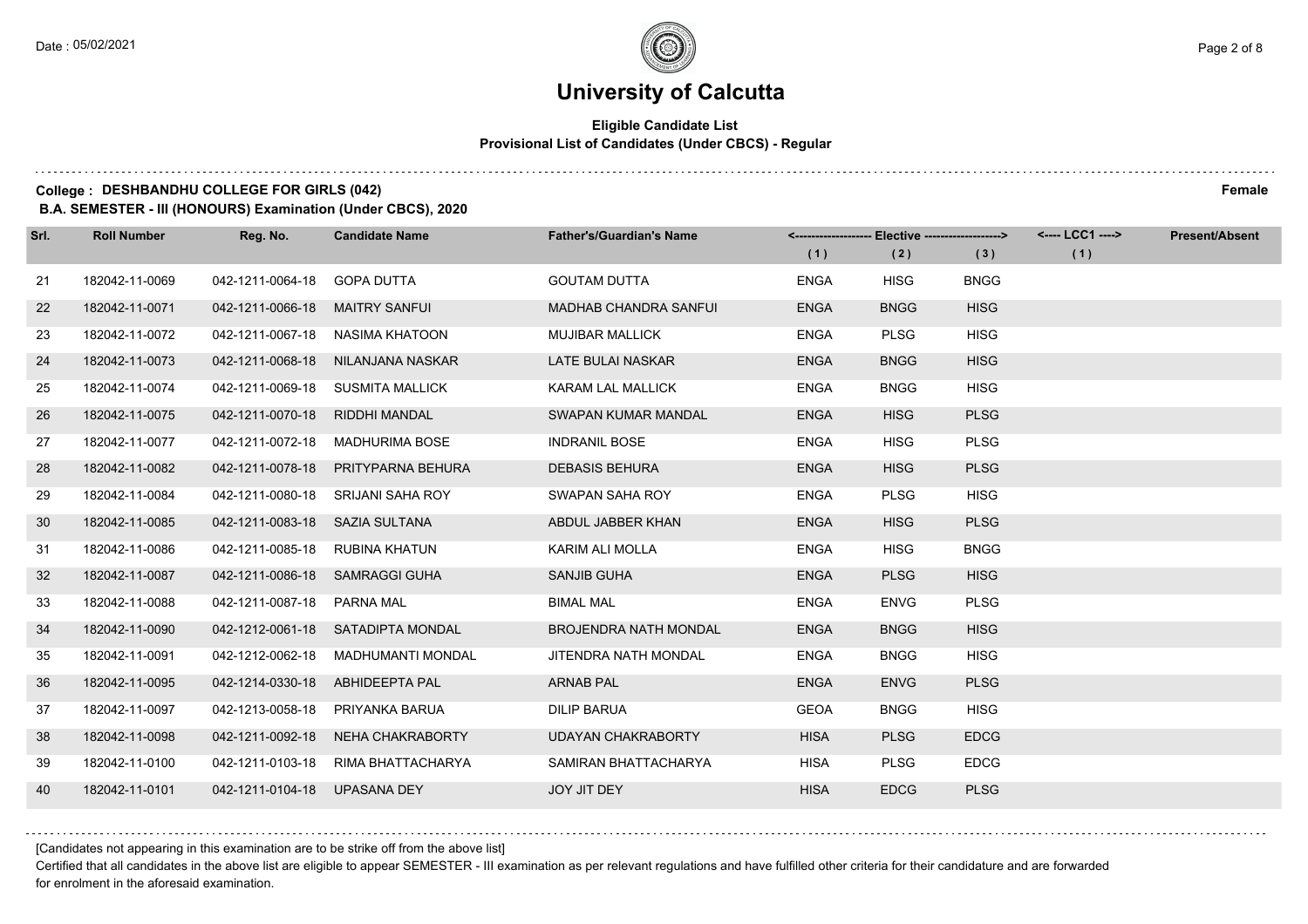#### **Eligible Candidate List Provisional List of Candidates (Under CBCS) - Regular**

### **College : DESHBANDHU COLLEGE FOR GIRLS (042) Female**

**B.A. SEMESTER - III (HONOURS) Examination (Under CBCS), 2020**

| Srl. | <b>Roll Number</b> | Reg. No.                       | <b>Candidate Name</b>            | <b>Father's/Guardian's Name</b> |             | <------------------- Elective ------------------> |             | <---- LCC1 ----> | <b>Present/Absent</b> |
|------|--------------------|--------------------------------|----------------------------------|---------------------------------|-------------|---------------------------------------------------|-------------|------------------|-----------------------|
|      |                    |                                |                                  |                                 | (1)         | (2)                                               | (3)         | (1)              |                       |
| 41   | 182042-11-0103     | 042-1211-0108-18               | HRITIKA SHAW                     | <b>PRADIP KUMAR SHAW</b>        | <b>HISA</b> | <b>PLSG</b>                                       | <b>EDCG</b> |                  |                       |
| 42   | 182042-11-0106     |                                | 042-1211-0111-18 SUMITA KARMAKAR | <b>SUJIT KARMAKAR</b>           | <b>HISA</b> | <b>PLSG</b>                                       | <b>EDCG</b> |                  |                       |
| 43   | 182042-11-0112     | 042-1211-0089-18 POULOMI ROY   |                                  | <b>GOPAL ROY</b>                | <b>PLSA</b> | <b>EDCG</b>                                       | PHIG        |                  |                       |
| 44   | 182042-11-0116     | 042-1211-0095-18 FARHAT NAAZ   |                                  | MOHAMMED GAYASUDDIN             | <b>PLSA</b> | <b>HISG</b>                                       | <b>EDCG</b> |                  |                       |
| 45   | 182042-11-0117     | 042-1211-0096-18 SAIMA JAMIL   |                                  | <b>SAJJAD HOSSAIN</b>           | <b>PLSA</b> | <b>HISG</b>                                       | GEOG        |                  |                       |
| 46   | 182042-11-0120     | 042-1211-0105-18               | <b>PUJA SINGH</b>                | SATYADEO SINGH                  | <b>PLSA</b> | <b>EDCG</b>                                       | <b>HISG</b> |                  |                       |
| 47   | 182042-11-0131     | 042-1212-0116-18 PRIYA MAKAL   |                                  | <b>GOKUL MAKAL</b>              | <b>PLSA</b> | <b>HISG</b>                                       | <b>EDCG</b> |                  |                       |
| 48   | 182042-11-0132     |                                | 042-1212-0320-18 KANKANA MONDAL  | SHIBNATH MONDAL                 | <b>PLSA</b> | <b>EDCG</b>                                       | PHIG        |                  |                       |
| 49   | 182042-11-0138     | 042-1221-0034-16 PUJA SAHA     |                                  | PARTHA SAHA                     | <b>PLSA</b> | <b>HISG</b>                                       | <b>GEOG</b> |                  |                       |
| 50   | 192042-11-0001     | 042-1211-0001-19 MAMPI DEBNATH |                                  | <b>SANTU DEBNATH</b>            | <b>BNGA</b> | <b>PHIG</b>                                       | <b>HISG</b> |                  |                       |
| 51   | 192042-11-0002     | 042-1211-0002-19 SUMANA SHOW   |                                  | PRABIR SHOW                     | <b>BNGA</b> | PHIG                                              | <b>HISG</b> |                  |                       |
| 52   | 192042-11-0003     | 042-1211-0012-19 SAINAZ KHATUN |                                  | <b>SK MOMIN ALI</b>             | <b>BNGA</b> | <b>PHIG</b>                                       | <b>HISG</b> |                  |                       |
| 53   | 192042-11-0004     | 042-1211-0013-19 RIYA BERA     |                                  | YUDHISSHTHIR BERA               | <b>BNGA</b> | <b>PHIG</b>                                       | <b>HISG</b> |                  |                       |
| 54   | 192042-11-0005     | 042-1211-0014-19 RIMPA SARKAR  |                                  | <b>RATAN SARKAR</b>             | <b>BNGA</b> | <b>PHIG</b>                                       | <b>HISG</b> |                  |                       |
| 55   | 192042-11-0006     | 042-1211-0015-19 ANKITA RUDRA  |                                  | AMAL RUDRA                      | <b>BNGA</b> | <b>PHIG</b>                                       | <b>ECOG</b> |                  |                       |
| 56   | 192042-11-0007     |                                | 042-1211-0017-19 SANGEETA SARDAR | <b>RONU SARDAR</b>              | <b>BNGA</b> | <b>GEOG</b>                                       | <b>HISG</b> |                  |                       |
| 57   | 192042-11-0008     | 042-1211-0020-19               | <b>RIYA PAUL</b>                 | <b>TIMIR PAUL</b>               | <b>BNGA</b> | <b>GEOG</b>                                       | <b>HISG</b> |                  |                       |
| 58   | 192042-11-0009     | 042-1211-0021-19 MAYNA SARDAR  |                                  | <b>PULIN SARDAR</b>             | <b>BNGA</b> | <b>HISG</b>                                       | <b>SANG</b> |                  |                       |
| 59   | 192042-11-0010     | 042-1211-0025-19 SNEHA DAS     |                                  | <b>MILAN DAS</b>                | <b>BNGA</b> | PHIG                                              | <b>ECOG</b> |                  |                       |
| 60   | 192042-11-0011     | 042-1211-0026-19 PRIYANKA DAS  |                                  | <b>NARAYAN DAS</b>              | <b>BNGA</b> | <b>PHIG</b>                                       | <b>HISG</b> |                  |                       |

[Candidates not appearing in this examination are to be strike off from the above list]

Certified that all candidates in the above list are eligible to appear SEMESTER - III examination as per relevant regulations and have fulfilled other criteria for their candidature and are forwarded for enrolment in the aforesaid examination.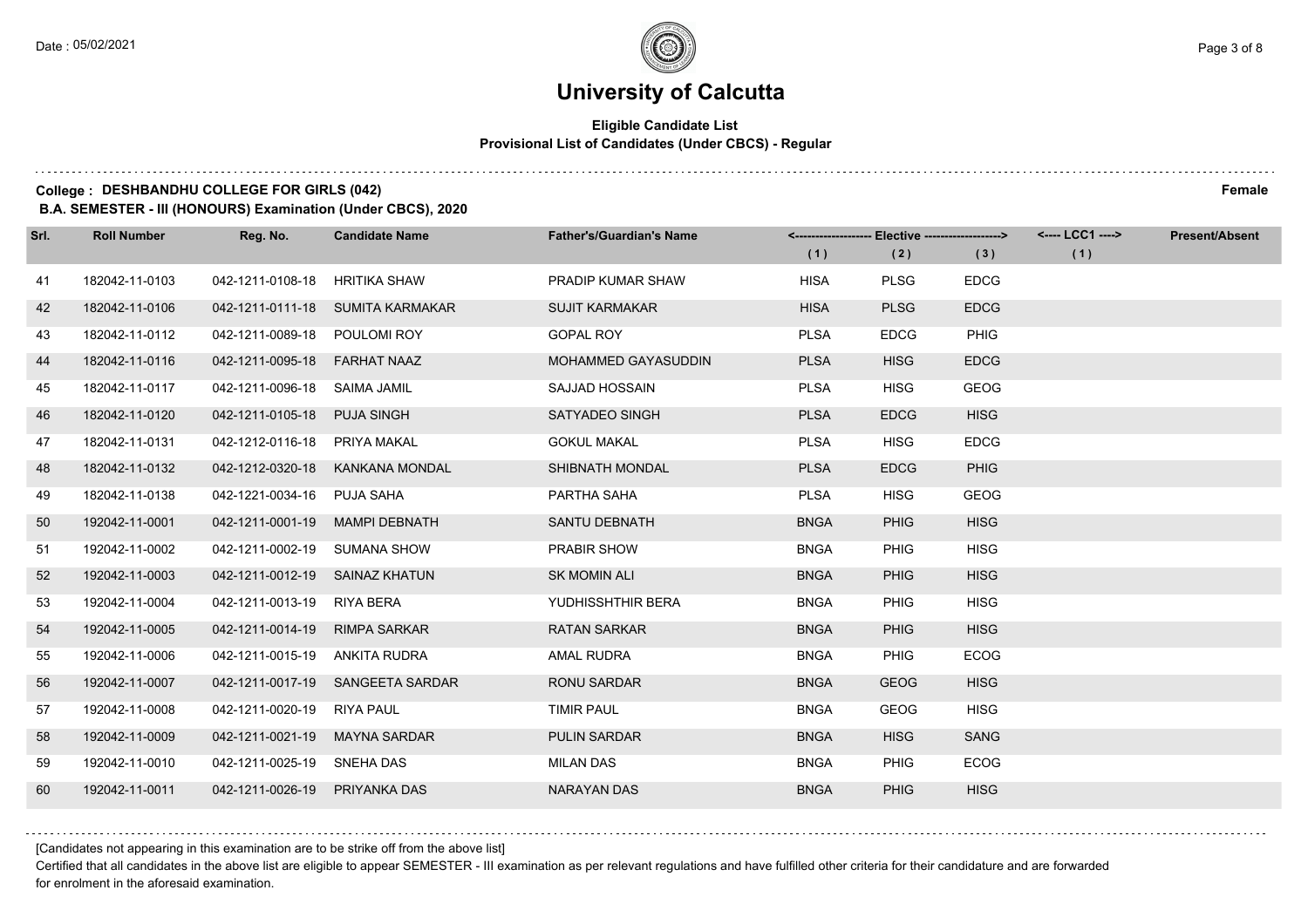#### **Eligible Candidate List Provisional List of Candidates (Under CBCS) - Regular**

### **College : DESHBANDHU COLLEGE FOR GIRLS (042) Female**

**B.A. SEMESTER - III (HONOURS) Examination (Under CBCS), 2020**

| Srl. | <b>Roll Number</b> | Reg. No.                       | <b>Candidate Name</b>                | <b>Father's/Guardian's Name</b> |             | <------------------- Elective -------------------> |             | <---- LCC1 ----> | <b>Present/Absent</b> |
|------|--------------------|--------------------------------|--------------------------------------|---------------------------------|-------------|----------------------------------------------------|-------------|------------------|-----------------------|
|      |                    |                                |                                      |                                 | (1)         | (2)                                                | (3)         | (1)              |                       |
| 61   | 192042-11-0012     | 042-1211-0027-19               | SUSMITA DEBNATH                      | AMAL DEBNATH                    | <b>BNGA</b> | SANG                                               | <b>HISG</b> |                  |                       |
| 62   | 192042-11-0013     |                                | 042-1211-0028-19 AJMIRA KHATOON      | <b>AHMED</b>                    | <b>BNGA</b> | <b>SANG</b>                                        | <b>HISG</b> |                  |                       |
| 63   | 192042-11-0014     |                                | 042-1211-0030-19 TRISHNA CHAKRABORTY | <b>RUPAM CHAKRABORTY</b>        | <b>BNGA</b> | <b>PHIG</b>                                        | <b>HISG</b> |                  |                       |
| 64   | 192042-11-0015     |                                | 042-1211-0050-19 SREYA ROY CHOWDHURY | JOYDEB ROY CHOWDHURY            | <b>BNGA</b> | <b>PHIG</b>                                        | <b>HISG</b> |                  |                       |
| 65   | 192042-11-0016     | 042-1211-0058-19 LIA BISWAS    |                                      | <b>DEBJEET BISWAS</b>           | <b>BNGA</b> | <b>ECOG</b>                                        | <b>HISG</b> |                  |                       |
| 66   | 192042-11-0017     | 042-1211-0060-19 ANJALI PAUL   |                                      | <b>SANJIB PAUL</b>              | <b>BNGA</b> | <b>GEOG</b>                                        | <b>HISG</b> |                  |                       |
| 67   | 192042-11-0018     |                                | 042-1211-0061-19 DEBASRUTI SARKAR    | DEBABRATA SARKAR                | <b>BNGA</b> | <b>PHIG</b>                                        | SANG        |                  |                       |
| 68   | 192042-11-0020     |                                | 042-1211-0097-19 ANKITA CHOWDHURY    | ASHIM KR CHOWDHURY              | <b>BNGA</b> | <b>GEOG</b>                                        | <b>HISG</b> |                  |                       |
| 69   | 192042-11-0021     |                                | 042-1211-0109-19 ZAREEN KHATOON      | <b>ZAHID HOSSAIN</b>            | <b>BNGA</b> | <b>HISG</b>                                        | SANG        |                  |                       |
| 70   | 192042-11-0022     | 042-1212-0062-19               | RINKI KHAJANCHI                      | DINABANDHU KHAJANCHI            | <b>BNGA</b> | <b>PHIG</b>                                        | <b>HISG</b> |                  |                       |
| 71   | 192042-11-0023     | 042-1212-0063-19 PRIYA HALDER  |                                      | <b>DULAL CH HALDER</b>          | <b>BNGA</b> | <b>PHIG</b>                                        | <b>HISG</b> |                  |                       |
| 72   | 192042-11-0025     | 042-1211-0004-19 MEGHA SAHA    |                                      | <b>MINTU SAHA</b>               | <b>EDCA</b> | <b>PHIG</b>                                        | <b>BNGG</b> |                  |                       |
| 73   | 192042-11-0026     | 042-1211-0022-19               | LABONI SARKAR                        | <b>GOPAL SARKAR</b>             | <b>EDCA</b> | <b>BNGG</b>                                        | <b>HISG</b> |                  |                       |
| 74   | 192042-11-0027     |                                | 042-1211-0023-19 SHRABONI SARKAR     | <b>GOPAL SARKAR</b>             | <b>EDCA</b> | <b>BNGG</b>                                        | <b>HISG</b> |                  |                       |
| 75   | 192042-11-0029     | 042-1211-0065-19               | RAKHI PATRA                          | <b>DILIP PATRA</b>              | <b>EDCA</b> | <b>PHIG</b>                                        | <b>HISG</b> |                  |                       |
| 76   | 192042-11-0030     | 042-1211-0066-19 ANUSHKA DEB   |                                      | <b>TAPAN KUMAR DEB</b>          | <b>EDCA</b> | <b>PHIG</b>                                        | <b>BNGG</b> |                  |                       |
| 77   | 192042-11-0031     | 042-1211-0067-19               | PIYALI HALDER                        | <b>MANORANJAN HALDER</b>        | <b>EDCA</b> | <b>PLSG</b>                                        | <b>HISG</b> |                  |                       |
| 78   | 192042-11-0032     | 042-1211-0068-19 SUSMITA ROY   |                                      | SHIRISH ROY                     | <b>EDCA</b> | <b>BNGG</b>                                        | <b>HISG</b> |                  |                       |
| 79   | 192042-11-0033     | 042-1211-0069-19 SOUMI DAS     |                                      | <b>GOBINDA CHANDRA DAS</b>      | <b>EDCA</b> | <b>BNGG</b>                                        | <b>HISG</b> |                  |                       |
| 80   | 192042-11-0034     | 042-1211-0071-19 PAPIYA SINGHA |                                      | RUDRA DEB SINGHA                | <b>EDCA</b> | <b>BNGG</b>                                        | <b>HISG</b> |                  |                       |

[Candidates not appearing in this examination are to be strike off from the above list]

Certified that all candidates in the above list are eligible to appear SEMESTER - III examination as per relevant regulations and have fulfilled other criteria for their candidature and are forwarded for enrolment in the aforesaid examination.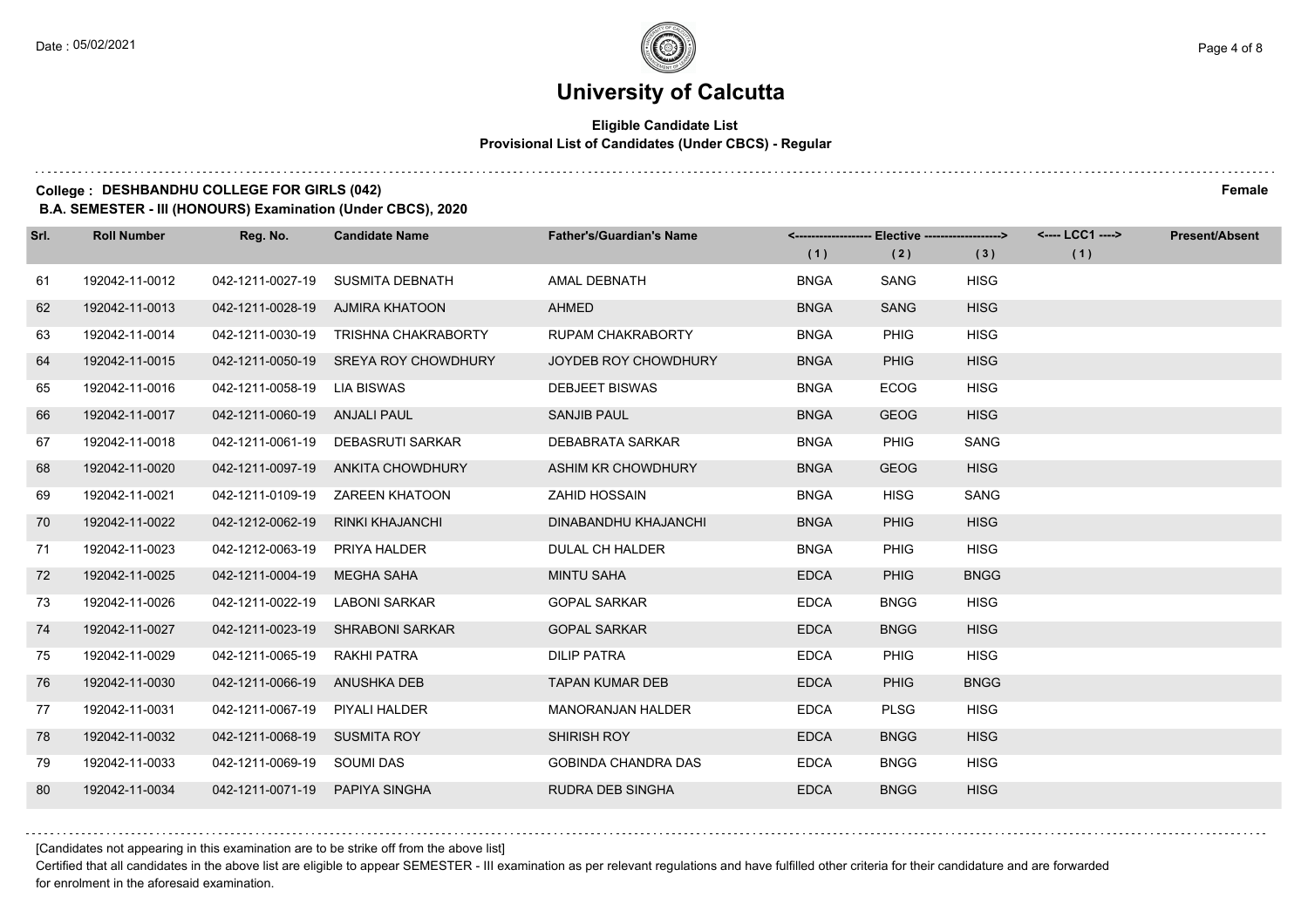#### **Eligible Candidate List Provisional List of Candidates (Under CBCS) - Regular**

### **College : DESHBANDHU COLLEGE FOR GIRLS (042) Female**

**B.A. SEMESTER - III (HONOURS) Examination (Under CBCS), 2020**

| Srl. | <b>Roll Number</b> | Reg. No.                     | <b>Candidate Name</b>               | <b>Father's/Guardian's Name</b> |             | <------------------- Elective ------------------> |             | <---- LCC1 ----> | <b>Present/Absent</b> |
|------|--------------------|------------------------------|-------------------------------------|---------------------------------|-------------|---------------------------------------------------|-------------|------------------|-----------------------|
|      |                    |                              |                                     |                                 | (1)         | (2)                                               | (3)         | (1)              |                       |
| 81   | 192042-11-0035     | 042-1211-0072-19             | AKHANKHA DEB                        | <b>TAPAN KUMAR DEB</b>          | <b>EDCA</b> | <b>PHIG</b>                                       | <b>BNGG</b> |                  |                       |
| 82   | 192042-11-0036     |                              | 042-1211-0074-19 SANOHARA MOLLA     | ABUL HOSSAIN MOLLA              | <b>EDCA</b> | <b>PHIG</b>                                       | <b>BNGG</b> |                  |                       |
| 83   | 192042-11-0038     | 042-1211-0079-19 RUPA LODH   |                                     | <b>GOPAL LODH</b>               | <b>EDCA</b> | <b>PHIG</b>                                       | <b>BNGG</b> |                  |                       |
| 84   | 192042-11-0039     |                              | 042-1211-0086-19 OMGSHREEMA HAZRA   | NIRMAL HAZRA                    | <b>EDCA</b> | <b>PLSG</b>                                       | <b>HISG</b> |                  |                       |
| 85   | 192042-11-0040     | 042-1211-0100-19             | DIYA SAHA                           | SUBHENDU SAHA                   | <b>EDCA</b> | <b>BNGG</b>                                       | <b>HISG</b> |                  |                       |
| 86   | 192042-11-0041     | 042-1211-0101-19             | <b>PAUSHALI BANERJEE</b>            | <b>MOLAY BANERJEE</b>           | <b>EDCA</b> | <b>BNGG</b>                                       | <b>HISG</b> |                  |                       |
| 87   | 192042-11-0042     |                              | 042-1212-0073-19 SUSHAMA SARKAR     | ABINASH SARKAR                  | <b>EDCA</b> | <b>BNGG</b>                                       | <b>HISG</b> |                  |                       |
| 88   | 192042-11-0043     | 042-1212-0099-19 NISA MONDAL |                                     | <b>RABIN MONDAL</b>             | <b>EDCA</b> | <b>BNGG</b>                                       | <b>HISG</b> |                  |                       |
| 89   | 192042-11-0044     | 042-1214-0070-19             | ANTARA PAL                          | <b>SUDIP PAL</b>                | <b>EDCA</b> | <b>BNGG</b>                                       | <b>HISG</b> |                  |                       |
| 90   | 192042-11-0045     | 042-1211-0019-19             | PAULAMI BHATTACHARYYA               | PRADIP KUMAR BHATTACHARYYA      | <b>ENGA</b> | <b>HISG</b>                                       | <b>ECOG</b> |                  |                       |
| 91   | 192042-11-0046     |                              | 042-1211-0029-19 SHREYA CHAKRABORTY | SANKAR CHAKRABORTY              | <b>ENGA</b> | <b>PLSG</b>                                       | <b>HISG</b> |                  |                       |
| 92   | 192042-11-0047     | 042-1211-0033-19             | <b>MAHIMA MISHRA</b>                | <b>MITHILESH MISHRA</b>         | <b>ENGA</b> | <b>PLSG</b>                                       | <b>HISG</b> |                  |                       |
| 93   | 192042-11-0048     | 042-1211-0035-19             | PRITI CHANDRA                       | RABINDRA NATH CHANDRA           | <b>ENGA</b> | <b>BNGG</b>                                       | <b>ECOG</b> |                  |                       |
| 94   | 192042-11-0049     | 042-1211-0036-19             | <b>MOHIMA SANPUI</b>                | <b>PRABIR SANPUI</b>            | <b>ENGA</b> | <b>BNGG</b>                                       | <b>ECOG</b> |                  |                       |
| 95   | 192042-11-0050     | 042-1211-0037-19             | PINKI BHUNIA                        | MONORANJAN BHUNIA               | <b>ENGA</b> | <b>PLSG</b>                                       | <b>HISG</b> |                  |                       |
| 96   | 192042-11-0051     |                              | 042-1211-0046-19 SUHENA KHATUN      | <b>MOSIUR RAHAMAN MALLICK</b>   | <b>ENGA</b> | <b>HISG</b>                                       | <b>ECOG</b> |                  |                       |
| 97   | 192042-11-0052     | 042-1211-0049-19             | <b>BIPASA PRADHAN</b>               | TRIDIB KISHORE PRADHAN          | <b>ENGA</b> | <b>HISG</b>                                       | SANG        |                  |                       |
| 98   | 192042-11-0053     | 042-1211-0051-19             | POOJA SHARMA                        | <b>NAVIN SHARMA</b>             | <b>ENGA</b> | <b>PLSG</b>                                       | <b>HISG</b> |                  |                       |
| 99   | 192042-11-0054     |                              | 042-1211-0052-19 SUPARNA PATHAK     | LATE SWAPAN PATHAK              | <b>ENGA</b> | <b>PLSG</b>                                       | <b>HISG</b> |                  |                       |
| 100  | 192042-11-0055     |                              | 042-1211-0053-19 ANNESHA GHOSH      | <b>DEBASISH GHOSH</b>           | <b>ENGA</b> | <b>PLSG</b>                                       | <b>HISG</b> |                  |                       |

[Candidates not appearing in this examination are to be strike off from the above list]

Certified that all candidates in the above list are eligible to appear SEMESTER - III examination as per relevant regulations and have fulfilled other criteria for their candidature and are forwarded for enrolment in the aforesaid examination.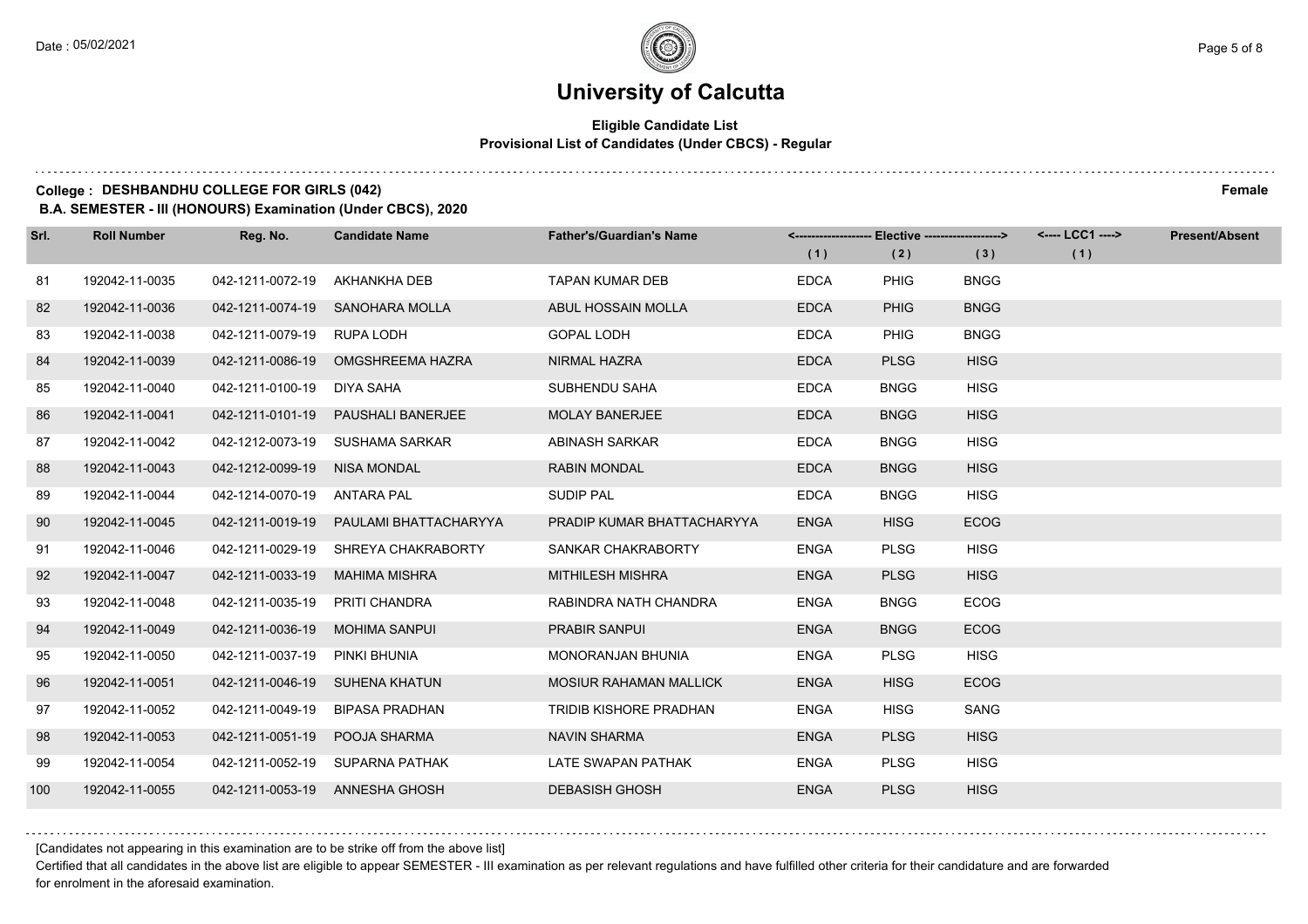#### **Eligible Candidate List Provisional List of Candidates (Under CBCS) - Regular**

#### **College : DESHBANDHU COLLEGE FOR GIRLS (042) Female**

**B.A. SEMESTER - III (HONOURS) Examination (Under CBCS), 2020**

| Srl. | <b>Roll Number</b> | Reg. No.                       | <b>Candidate Name</b>                   | <b>Father's/Guardian's Name</b>             |             | <-------------------- Elective -------------------> |             | <---- LCC1 ----> | <b>Present/Absent</b> |
|------|--------------------|--------------------------------|-----------------------------------------|---------------------------------------------|-------------|-----------------------------------------------------|-------------|------------------|-----------------------|
|      |                    |                                |                                         |                                             | (1)         | (2)                                                 | (3)         | (1)              |                       |
| 101  | 192042-11-0056     | 042-1211-0054-19               | <b>TRINAKSHMI BHOWMIK</b>               | <b>BIPLAB BHOWMIK</b>                       | <b>ENGA</b> | <b>PLSG</b>                                         | <b>HISG</b> |                  |                       |
| 102  | 192042-11-0057     |                                | 042-1211-0055-19 AYUSHI CHATTERJEE      | <b>KARTICK CHANDRA</b><br><b>CHATTERJEE</b> | <b>ENGA</b> | <b>BNGG</b>                                         | <b>HISG</b> |                  |                       |
| 103  | 192042-11-0058     | 042-1211-0056-19 SHRUTI SEN    |                                         | <b>DEEPAK SEN</b>                           | <b>ENGA</b> | <b>PLSG</b>                                         | <b>HISG</b> |                  |                       |
| 104  | 192042-11-0059     |                                | 042-1211-0057-19 BAISHAKHI RAMAKRISHNAN | V K RAMAKRISHNAN                            | <b>ENGA</b> | <b>BNGG</b>                                         | <b>HISG</b> |                  |                       |
| 105  | 192042-11-0060     | 042-1211-0059-19 SWARNILA DAS  |                                         | <b>BIJOY KUMAR DAS</b>                      | <b>ENGA</b> | <b>BNGG</b>                                         | <b>ENVG</b> |                  |                       |
| 106  | 192042-11-0061     | 042-1211-0080-19 KOYEL GUHA    |                                         | <b>BIPLAB GUHA</b>                          | <b>ENGA</b> | <b>PLSG</b>                                         | <b>HISG</b> |                  |                       |
| 107  | 192042-11-0062     | 042-1211-0082-19               | <b>MOMY PARON</b>                       | <b>OPIR PARON</b>                           | <b>ENGA</b> | <b>PLSG</b>                                         | <b>HISG</b> |                  |                       |
| 108  | 192042-11-0063     |                                | 042-1211-0083-19 SREEMOYEE BHOWMICK     | <b>SANTANU BHOWMICK</b>                     | <b>ENGA</b> | <b>PLSG</b>                                         | <b>HISG</b> |                  |                       |
| 109  | 192042-11-0064     | 042-1211-0088-19 KAJAL DAS     |                                         | NANI DAS                                    | <b>ENGA</b> | <b>PLSG</b>                                         | <b>HISG</b> |                  |                       |
| 110  | 192042-11-0065     | 042-1211-0091-19               | ARPITA PRASAD                           | DINENDRA PRASAD                             | <b>ENGA</b> | <b>PLSG</b>                                         | <b>HISG</b> |                  |                       |
| 111  | 192042-11-0067     |                                | 042-1211-0102-19 MADHURIMA GIRI         | <b>RAJDEO GIRI</b>                          | <b>ENGA</b> | <b>BNGG</b>                                         | <b>HISG</b> |                  |                       |
| 112  | 192042-11-0068     | 042-1211-0103-19 SATATA SINHA  |                                         | <b>SUJIT SINHA</b>                          | <b>ENGA</b> | <b>PLSG</b>                                         | <b>HISG</b> |                  |                       |
| 113  | 192042-11-0069     | 042-1211-0104-19 SOHINI NATH   |                                         | <b>SUDIP NATH</b>                           | <b>ENGA</b> | <b>PLSG</b>                                         | <b>HISG</b> |                  |                       |
| 114  | 192042-11-0071     | 042-1211-0108-19               | SURAVI HALDER                           | SUBHENDU NATH HALDER                        | <b>ENGA</b> | <b>PLSG</b>                                         | <b>HISG</b> |                  |                       |
| 115  | 192042-11-0072     | 042-1211-0110-19               | <b>SHRIPARNA MUKHERJEE</b>              | <b>SUNIL MUKHERJEE</b>                      | <b>ENGA</b> | <b>HISG</b>                                         | <b>ECOG</b> |                  |                       |
| 116  | 192042-11-0073     |                                | 042-1211-0111-19 MASOOMA AHMED          | AFTAB AHMED                                 | <b>ENGA</b> | <b>PLSG</b>                                         | <b>HISG</b> |                  |                       |
| 117  | 192042-11-0074     | 042-1212-0032-19 PINKI PURKAIT |                                         | PRASANTA PURKAIT                            | <b>ENGA</b> | <b>BNGG</b>                                         | <b>HISG</b> |                  |                       |
| 118  | 192042-11-0075     | 042-1212-0034-19               | POULAMI MONDAL                          | UTTAM MONDAL                                | <b>ENGA</b> | <b>BNGG</b>                                         | <b>HISG</b> |                  |                       |
| 119  | 192042-11-0077     | 042-1214-0089-19 SHILPA GHOSH  |                                         | <b>SWAPAN GHOSH</b>                         | <b>ENGA</b> | <b>ECOG</b>                                         | <b>HISG</b> |                  |                       |
| 120  | 192042-11-0078     | 042-1215-0090-19 ROJINA KHATUN |                                         | <b>REJAUL KARIM MOLLA</b>                   | <b>ENGA</b> | <b>BNGG</b>                                         | <b>HISG</b> |                  |                       |

[Candidates not appearing in this examination are to be strike off from the above list]

Certified that all candidates in the above list are eligible to appear SEMESTER - III examination as per relevant regulations and have fulfilled other criteria for their candidature and are forwarded for enrolment in the aforesaid examination.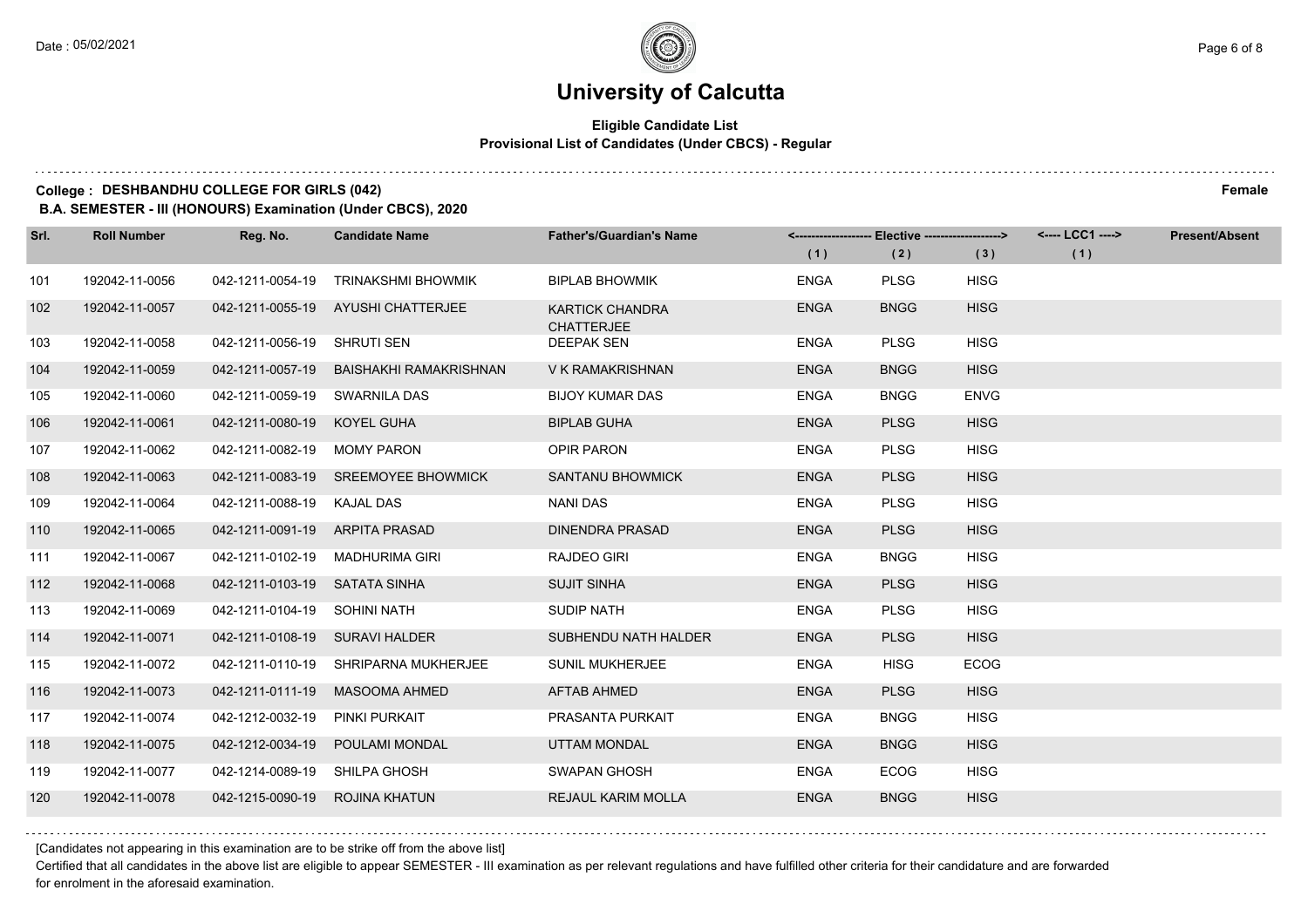$1.111$ 

# **University of Calcutta**

#### **Eligible Candidate List Provisional List of Candidates (Under CBCS) - Regular**

### **College : DESHBANDHU COLLEGE FOR GIRLS (042) Female**

**B.A. SEMESTER - III (HONOURS) Examination (Under CBCS), 2020**

| Srl. | <b>Roll Number</b> | Reg. No.                        | <b>Candidate Name</b>                | <b>Father's/Guardian's Name</b> |             | <------------------- Elective ------------------> |             | <---- LCC1 ----> | <b>Present/Absent</b> |
|------|--------------------|---------------------------------|--------------------------------------|---------------------------------|-------------|---------------------------------------------------|-------------|------------------|-----------------------|
|      |                    |                                 |                                      |                                 | (1)         | (2)                                               | (3)         | (1)              |                       |
| 121  | 192042-11-0079     | 042-1211-0045-19                | RINKI PAUL                           | <b>MAHADEV PAUL</b>             | <b>GEOA</b> | <b>HISG</b>                                       | <b>PLSG</b> |                  |                       |
| 122  | 192042-11-0081     | 042-1212-0047-19 CHHAYA DAS     |                                      | <b>NARAYAN DAS</b>              | <b>GEOA</b> | <b>HISG</b>                                       | <b>PLSG</b> |                  |                       |
| 123  | 192042-11-0082     | 042-1212-0048-19 MAYA DAS       |                                      | NARAYAN DAS                     | <b>GEOA</b> | <b>HISG</b>                                       | <b>PLSG</b> |                  |                       |
| 124  | 192042-11-0083     |                                 | 042-1212-0098-19 APARAJITA CHOUDHURY | SATYENDRA CHOUDHURY             | <b>GEOA</b> | <b>HISG</b>                                       | <b>PLSG</b> |                  |                       |
| 125  | 192042-11-0085     | 042-1211-0003-19                | <b>MEENA PANDIT</b>                  | <b>RAM CHANDRA PANDIT</b>       | <b>HISA</b> | <b>EDCG</b>                                       | <b>PLSG</b> |                  |                       |
| 126  | 192042-11-0086     | 042-1211-0005-19                | <b>BANASHREE MANDAL</b>              | LATE BIJOY MANDAL               | <b>HISA</b> | <b>EDCG</b>                                       | <b>PLSG</b> |                  |                       |
| 127  | 192042-11-0087     | 042-1211-0006-19 PIYA MAJUMDER  |                                      | <b>MRITUNJOY MAJUMDER</b>       | <b>HISA</b> | <b>EDCG</b>                                       | <b>PLSG</b> |                  |                       |
| 128  | 192042-11-0088     | 042-1211-0007-19                | <b>BARSHA TANTI</b>                  | SHAMBHUNATH TANTI               | <b>HISA</b> | <b>EDCG</b>                                       | <b>PLSG</b> |                  |                       |
| 129  | 192042-11-0089     | 042-1211-0008-19                | <b>PRITI PALTA</b>                   | <b>KANAI PALTA</b>              | <b>HISA</b> | <b>EDCG</b>                                       | <b>PLSG</b> |                  |                       |
| 130  | 192042-11-0091     | 042-1211-0016-19 SUTAPA MONDAL  |                                      | <b>SANKAR MONDAL</b>            | <b>HISA</b> | <b>EDCG</b>                                       | <b>PLSG</b> |                  |                       |
| 131  | 192042-11-0092     | 042-1211-0018-19 RINI PAUL      |                                      | SUDHIR RANJAN PAUL              | <b>HISA</b> | <b>EDCG</b>                                       | <b>PLSG</b> |                  |                       |
| 132  | 192042-11-0093     | 042-1211-0031-19 MOUSUMI SEN    |                                      | SANJIT KUMAR SEN                | <b>HISA</b> | <b>EDCG</b>                                       | <b>PLSG</b> |                  |                       |
| 133  | 192042-11-0094     | 042-1211-0038-19                | <b>MUNMUN GHOSH</b>                  | <b>GOURCHANDRA GHOSH</b>        | <b>HISA</b> | <b>ENGG</b>                                       | <b>PLSG</b> |                  |                       |
| 134  | 192042-11-0095     | 042-1211-0039-19                | PRIYANKA SARKAR                      | <b>TAPASH SARKAR</b>            | <b>HISA</b> | <b>EDCG</b>                                       | <b>PLSG</b> |                  |                       |
| 135  | 192042-11-0096     | 042-1211-0040-19                | JOTI SHAW                            | LATE SAMBHU SHAW                | <b>HISA</b> | <b>EDCG</b>                                       | <b>PLSG</b> |                  |                       |
| 136  | 192042-11-0097     | 042-1211-0042-19 SONALI DAS     |                                      | <b>RAM DAS</b>                  | <b>HISA</b> | <b>EDCG</b>                                       | <b>PLSG</b> |                  |                       |
| 137  | 192042-11-0098     | 042-1211-0044-19                | ADWITIA PAUL                         | <b>BIKASH PAUL</b>              | <b>HISA</b> | <b>EDCG</b>                                       | <b>PLSG</b> |                  |                       |
| 138  | 192042-11-0099     | 042-1211-0076-19 SOUMILI BISWAS |                                      | LATE JAYANTA KUMAR BISWAS       | <b>HISA</b> | <b>EDCG</b>                                       | <b>PLSG</b> |                  |                       |
| 139  | 192042-11-0101     | 042-1211-0081-19 BINU LIMBU     |                                      | <b>KUMAR LIMBO</b>              | <b>HISA</b> | <b>EDCG</b>                                       | <b>PLSG</b> |                  |                       |
| 140  | 192042-11-0102     | 042-1211-0085-19                | <b>ISHITA PAUL</b>                   | <b>KHOKAN PAUL</b>              | <b>HISA</b> | <b>EDCG</b>                                       | <b>PLSG</b> |                  |                       |

[Candidates not appearing in this examination are to be strike off from the above list]

Certified that all candidates in the above list are eligible to appear SEMESTER - III examination as per relevant regulations and have fulfilled other criteria for their candidature and are forwarded for enrolment in the aforesaid examination.